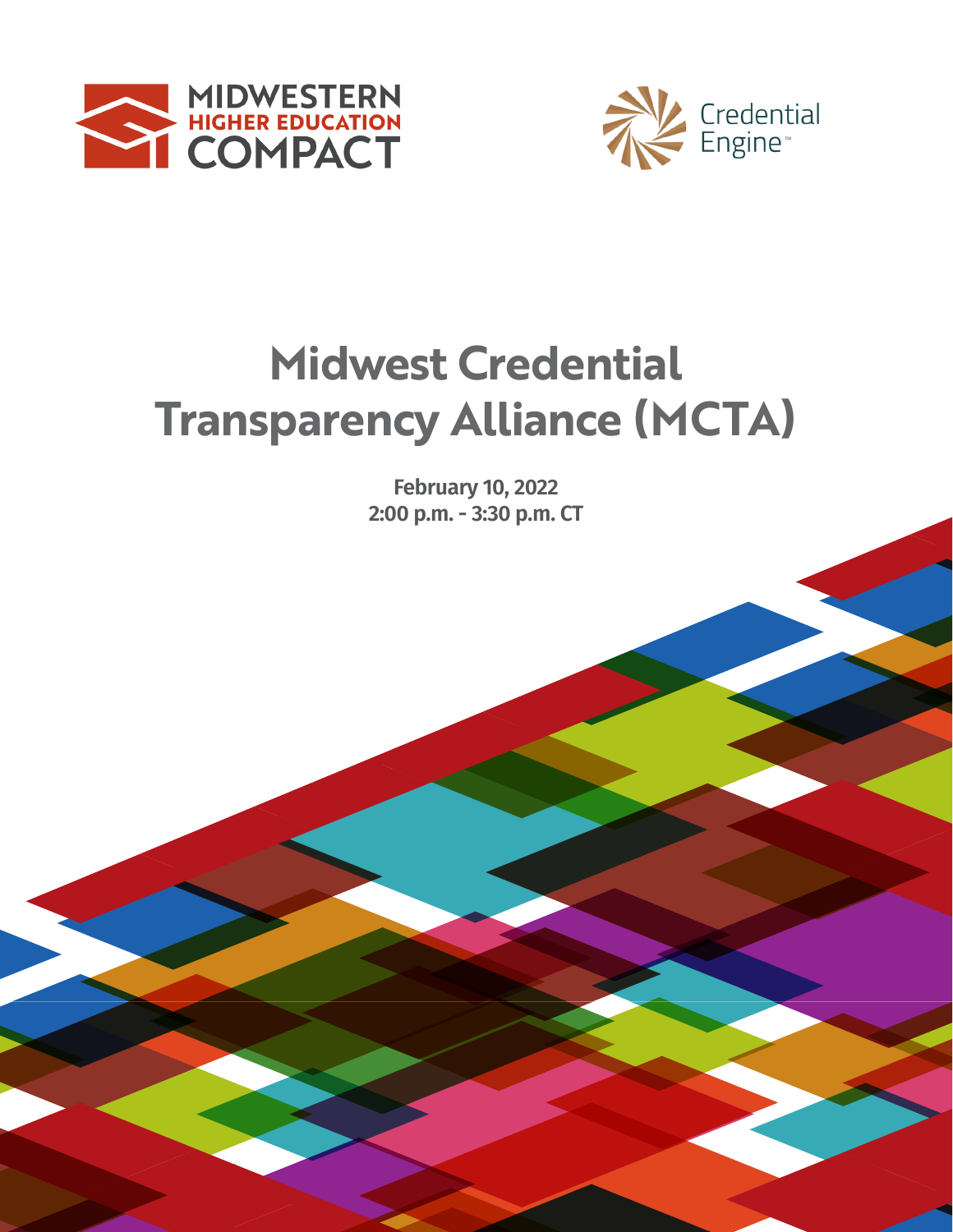# **Table of Contents**

- 2 Agenda
- 3 Presenters
- 4 Extended MHEC and Credential Engine Team
- 4 About MHEC and Credential Engine
- 5 Celebrating Year 1 of the MCTA
- 6 MCTA Participants
- 8 Resources

# **Agenda**

### **Thursday, February 10, 2022**

All times are listed in Central Time.

2:05 - 3:00 p.m. *The Role of Microcredentials in Credential Transparency: A Panel Discussion*

Panelists:

- Becky Klein-Collins, Vice President, Impact, Council for Adult and Experiential Learning (CAEL)
- Mark Leuba, Vice President, Product Management, IMS Global
- Stacy Townsley, Vice President, Adult Strategy and Statewide Partnerships, Ivy Tech Community College
- Holly Zanville, Research Professor/Co-Director of Program on Skills, Credentials & Workforce Policy, George Washington University

Moderator:

• Emilie Rafal, Director of Programs, Credential Engine

3:00 p.m. – 3:10 p.m.

*Celebrating Year One of the MCTA*

• Sara Appel, Associate Director, Policy and Research Initiatives, MHEC

3:10 p.m. – 3:20 p.m.

*Pathways Action Team Update*

• Jeff Grann, Solutions Lead, Credential Engine

3:20 p.m. - 3:30 p.m.

*Closing and Next Steps*

• Jeff Grann, Solutions Lead, Credential Engine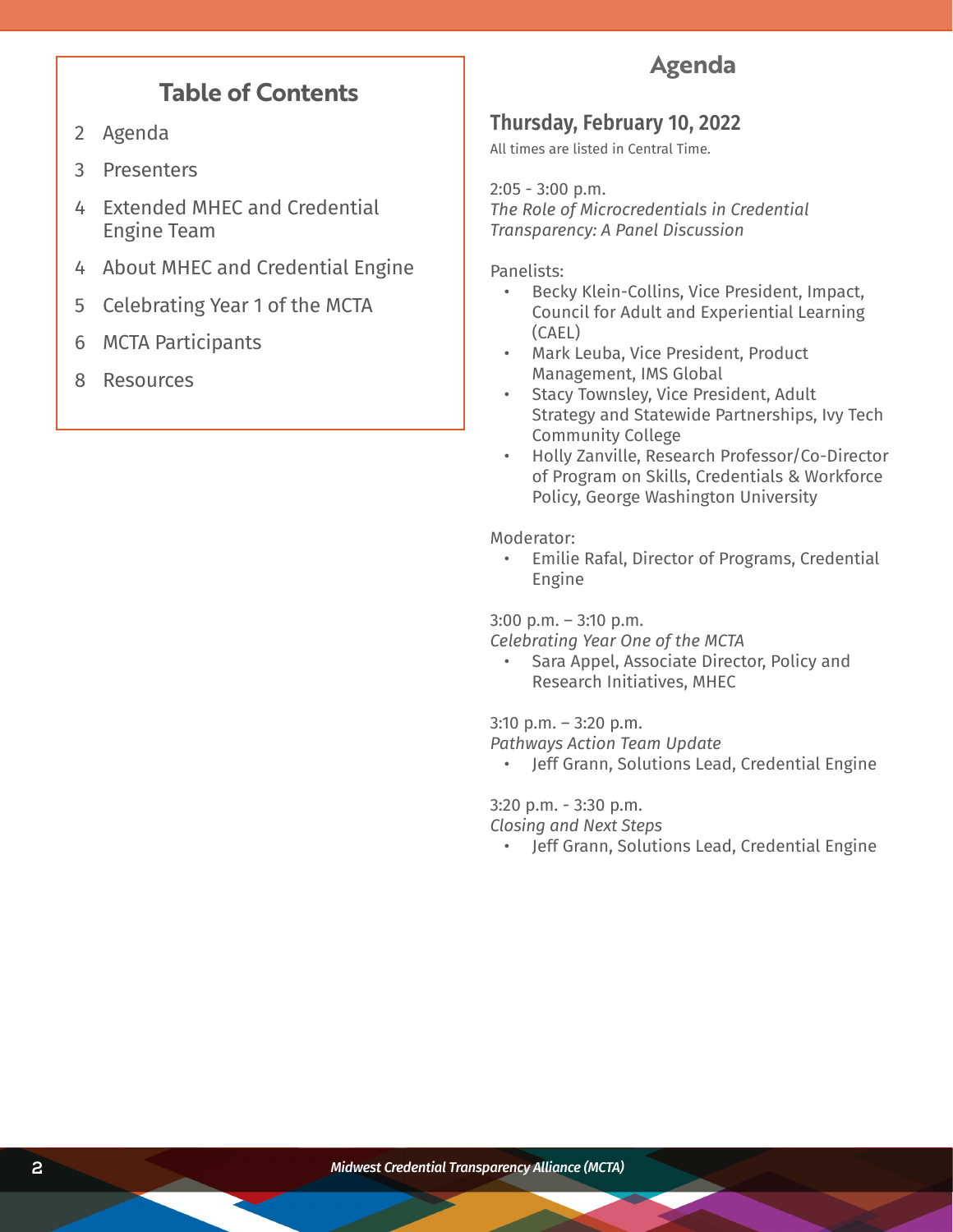# **Presenters**



#### *Sara Appel, MHEC*

Sara Appel serves as the Associate Director, Policy and Research Initiatives, in this role she manages the Multi-State Collaborative on Military Credit and the Midwest Student Exchange Program. She has been working with student service members in higher education for over 20 years and has experience in grant writing

and program management. Prior to her working for the Compact, Sara was the academic programs manager at the Indiana Commission for Higher Education. She has an undergraduate degree in Secondary Education and a master's degree in history with an emphasis on research. Both degrees are from Southeast Missouri State University in Cape Girardeau.



#### *Becky Klein-Collins, Council for Adult and Experiential Learning (CAEL)*

Becky Klein-Collins is the vice president for impact at the Council for Adult and Experiential Learning (CAEL). In this role, she manages research initiatives, develops strategic partnerships, and advocates for the adult learner in publications and public events. In previous roles at CAEL,

Becky's work has focused on prior learning assessment, competency-based education, public policy change, and system-transforming practices in workforce development. In 2018, she published *[Never Too Late: The Adult Student's Guide](https://thenewpress.com/books/never-too-late)  [to College](https://thenewpress.com/books/never-too-late)* (2018). Becky has a bachelor's degree from Grinnell College and master's degrees from Indiana University and the University of Chicago Harris School of Public Policy.



#### *Mark Leuba, IMS Global*

Mark Leuba is vice president for IMS Global Learning Consortium, the nonprofit organization dedicated to lifelong learning enabled through open standards. IMS's 700+ member organizations work together under transparent governance to develop and publish open standards which connect teachers, learners and workers

with opportunity. As a learning-technology executive and strategist, Mark is passionate about competencybased education (CBE) and its potential to improve outcomes for learners and workers, and since 2015 at IMS he has worked with leading education and workforce organizations, institutions and technology leaders to adopt IMS standards Open Badges, the Comprehensive Learner Record Standard (CLR Standard) for learning and employment records and CASE, the Competency and Academic Standards Exchange for institutions to manage outcomes and skills while integrating with the Credential Registry. Prior to joining IMS, Mark was Chief Information Officer for American Public University System (APUS), CTO for Moodlerooms and managing partner for Pathway Technology Partners, an education technology consultancy. Mark received his B.A. in Business Administration/Finance from the University of Baltimore.



#### *Jeff Grann, Credential Engine*

Jeff Grann is the credential solutions lead for Credential Engine, where he advances systems of trust that incent adult development and empower learners to reach their potential. He currently works with the higher education industry to advance the goal of publishing to the registry, setting standards, improving data

integration and interoperability, and realizing use cases that improve credential decision making. Previously, Jeff worked at Capella University on a synergistic mix of academic and technical projects related to competencybased education. From 2005 to 2018, he defined and led the implementation of Capella University's fully-embedded assessment system and its competency map, and most recently served as Academic Director of Assessment and Learning Analytics. He also has several years of teaching experience with traditional college students, adult learners, and higher education professionals. Jeff holds a Ph.D. in Educational Psychology from the University of Minnesota, and works remotely for Credential Engine from White Bear Lake, Minnesota.



#### *Emilie Rafal, Credential Engine* Emilie Rafal is the director of programs for Credential Engine. In this capacity, she develops and manages state and regional scale-up projects, oversees sector transparency initiatives, and leads special projects. Emilie began her work with this project as a Research Associate for the Credential Transparency Initiative through the

George Washington University Institute of Public Policy, where she worked with credentialing organizations to test the CTDL and prototype search application during its pilot phase. She holds Bachelors degrees from the College of William & Mary in Psychology and Women's Studies and a Master's of Public Policy from the George Washington University, where she served as co-chair of the diversity & inclusion committee.



*Stacy Townsley, Ivy Tech Community College* Stacy Townsley currently serves as Vice President for Adult Strategy and Statewide Partnerships at Ivy Tech Community College in Indiana. In this role, Townsley helps develop and lead strategic statewide

initiatives to support adult learner success through cross-functional and cross-sector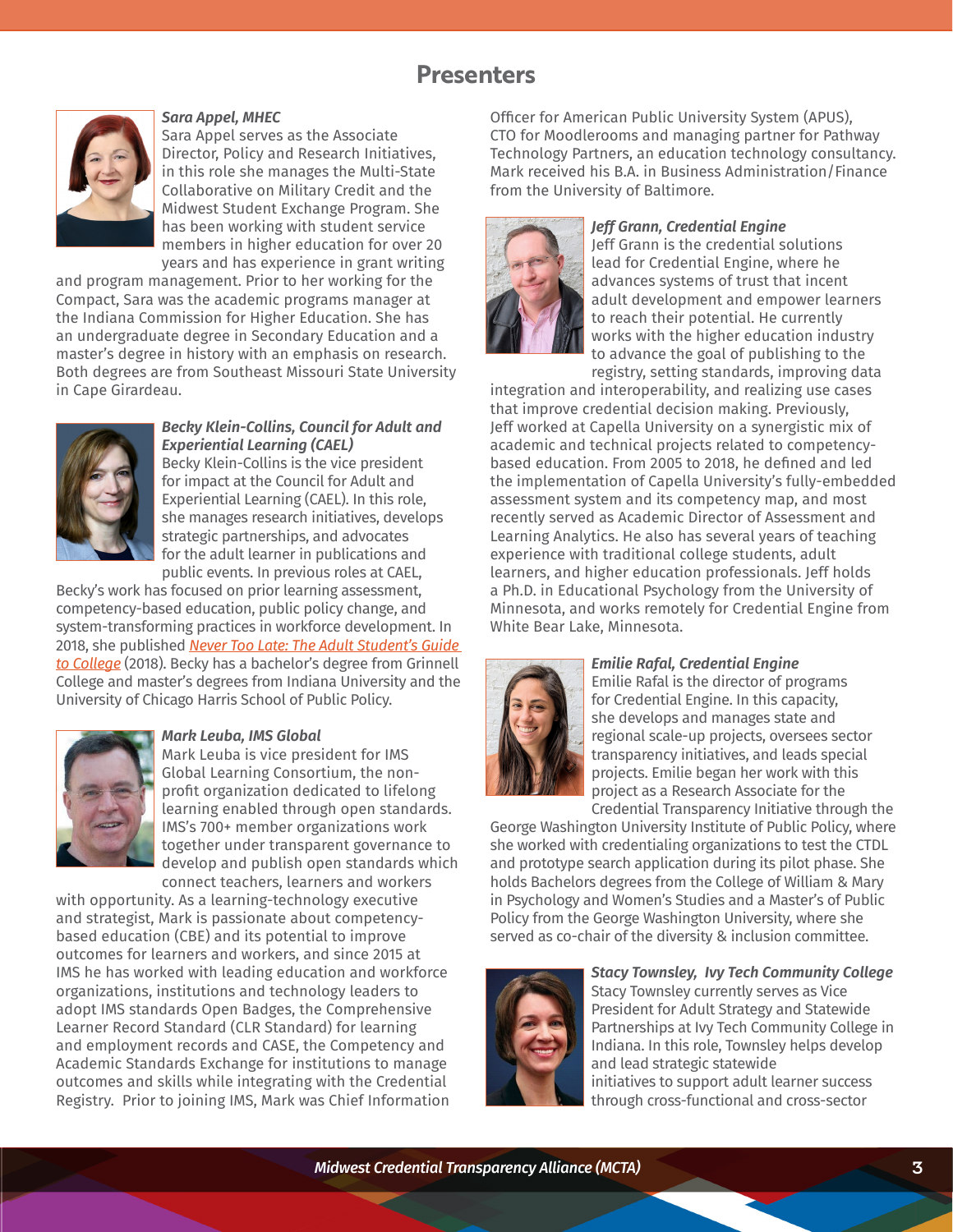# **Presenters** *(continued)*

# **Extended Credential Engine Team**

campus and statewide partnerships, with a particular focus on working with employers, community-based organizations, and government agencies. Her work champions adultfriendly higher education practices including expanding the recognition and use of credit for prior learning (CPL). Before coming to Ivy Tech in 2017, Townsley was Associate Commissioner for Research and Analysis at the Indiana Commission for Higher Education, where she oversaw the Commission's data collection and reporting efforts. Previous roles in higher education include academic administration and serving as an adjunct faculty member working with adult learners at four-year institutions. Townsley's academic and professional interests center on supporting effective cross-sector collaboration. She is a member of the Education Design Lab's inaugural Designer in Residence program and is involved with the Indiana Talent Network focusing on talent attraction, development, and connection. She earned her Ph.D. in Organizational Systems from Saybrook University in 2014 with a focus on exploring how effective community partnerships are developed and sustained. Townsley also completed a master's degree from the University of Texas at Austin and undergraduate work at the University of Tulsa.



#### *Holly Zanville, George Washington University*

Holly Zanville joined the GW Institute of Public Policy in January 2021 as a research professor and co-director of the Program on Skills, Credentials & Workforce Policy. Holly is a former strategy director at Lumina Foundation, where she focused on the work-and-learn ecosystem, including

the future of work; networks and partnerships; collective action initiatives; and research to increase awareness of and solutions related to workforce-education alignment, credentialing, and quality assurance. In her near-15 year tenure at Lumina, Holly focused especially on adult students and non-degree, workforce-relevant credentials, leading national initiatives such as Connecting Credentials, Credential Engine, and Credit When It's Due. She also led research on how industry certifications are embedded in college programs, and was the architect of the Learn-and-Work Ecosystem Guide. Holly has a substantial history of speaking and writing about the meaning and value of credentials beyond high school. Her publications include a book chapter (Credentials for a New era of Work and Learning, Wiley, 2020), and many blogs, interviews, white papers, reports, and research briefs. Holly holds a BA from Lindenwood University (Missouri), MA from the University of Wisconsin-Madison, and Ph.D. from the University of Minnesota.

#### *Jennifer Briones, Credential Engine*

Jennifer Briones is the Project Manager for Credential Engine where she manages state and regional scaleup projects, explores expansion opportunities, and supports program and partnership development. Before joining Credential Engine, she was a Policy and Advocacy Associate at the Data Quality Campaign (DQC)–a nonprofit organization that works to ensure students, parents, educators, and policymakers have the right information to make decisions.

Jennifer holds a Bachelor's degree from Loyola University Maryland in Political Science and Writing and a Master of Public Policy degree from the George Washington University, where she co-founded the Women's Leadership Fellows program.

### **About MHEC**

MHEC brings together Midwestern states to develop and support best practices, collaborative efforts, and costsharing opportunities. Through these efforts it works to ensure strong, equitable postsecondary educational opportunities and outcomes for all.

MHEC is comprised of member states from the Midwestern United States. MHEC works with and for a variety of stakeholders within and across member states, including higher education system leaders, state policymakers, legislators, and institutional leaders, while always maintaining a focus on students and their success. MHEC is a 501(c)3 entity statutorily-created in each of its member states which include: Illinois, Indiana, Iowa, Kansas, Michigan, Minnesota, Missouri, Nebraska, North Dakota, Ohio, South Dakota, and Wisconsin. MHEC's office is headquartered in Minneapolis. [https://www.mhec.org](https://www.mhec.org/)

### **About Credential Engine**

Credential Engine is a non-profit whose mission is mapping the credential landscape with clear and consistent information to fuel the creation of resources that make it easy for people to find the pathways that are best for them.

<https://credentialengine.org>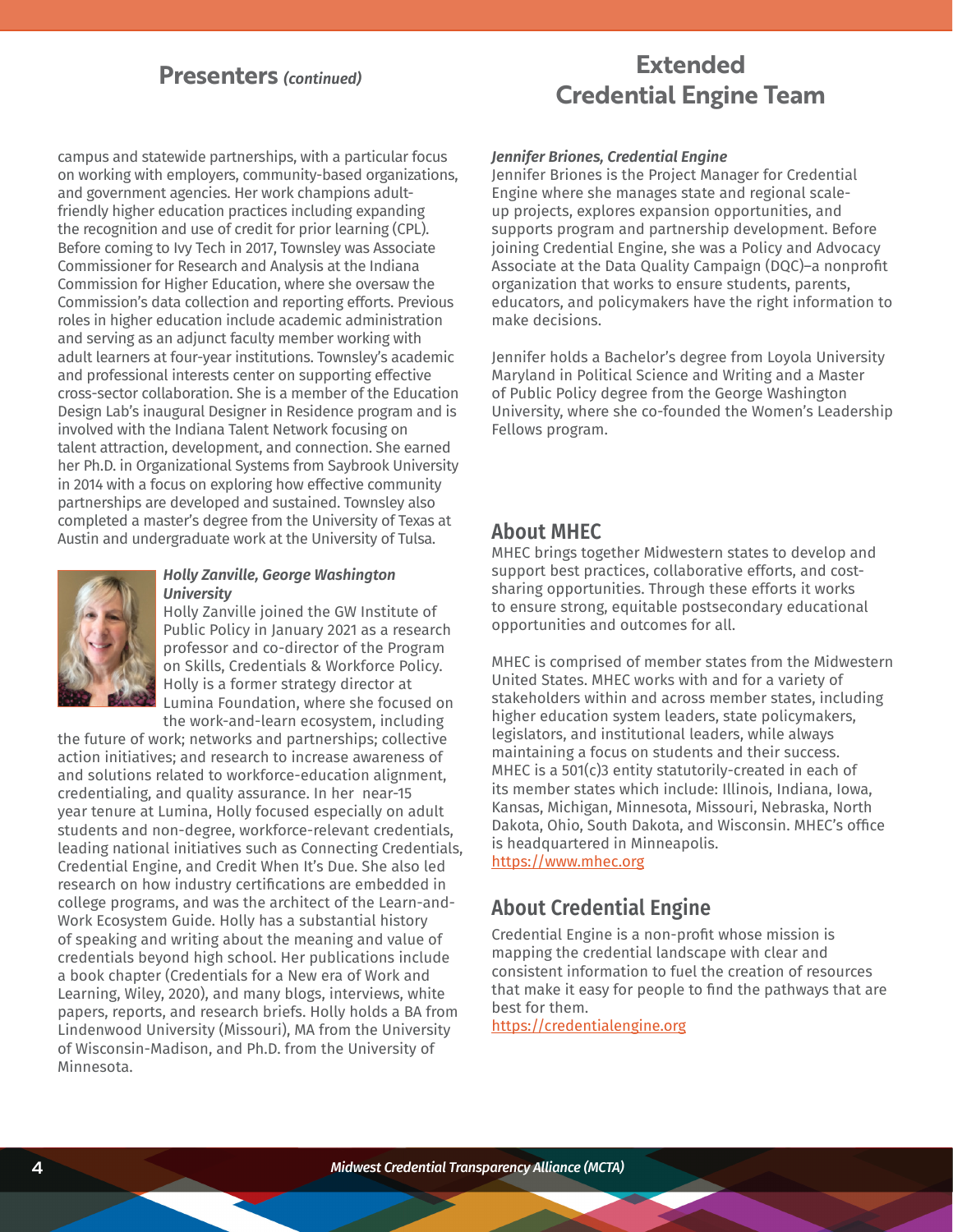# **Celebrating Year 1 of the Midwest Credential Transparency Alliance**

### **Year 1 of the MCTA**

The Midwest Credential Transparency Alliance (MCTA) is a regional alliance working to advance credential transparency in service of learners, workers, educators, employers, and policymakers across the Midwest. The MCTA officially launched in May 2021 after several months of planning. Representatives from across the Midwest, as well as from national organizations, were engaged to develop and articulate a Charter, which was ratified by the membership at the first quarterly meeting and updated in August 2021. Current membership in the MCTA is just over 200 individuals representing all 12 Midwestern states, as well as national organizations with an interest in credentialing and credential transparency. In addition, 10 member states of the Midwestern Higher Education Compact are actively partnering with Credential Engine to move forward their efforts on credential transparency.

In summer 2021, MCTA established its first action team on the topic of "pathways." This working group identified existing Midwest pathways and analyzed the properties and forms of these pathways. An October 2021 report on this work documented close to 700 unique pathways across the Midwest region. The action team committed to the following five action areas to advance credential transparency across the Midwest region: 1) Accelerate publishing all pathways and pathway components to the Credential Registry; 2) Develop interstate pathway connections; 3) Identify opportunities for pathways to better support incarcerated populations; 4) Define requirements for managing and visualizing pathways; and 5) Recommend policies supporting Midwest pathways. Each of these action areas has led to new or deepened connections with a variety of product and service providers.

### **What We Are Learning**

*Context matters:* This project has also confirmed the need to understand each state's unique goals, context, and opportunities. Each state in the MCTA is approaching credential transparency work differently, so it is vital to help them identify the appropriate starting points, value propositions, and strategies.

*Credential transparency practitioners value and prioritize regional meetings:* MCTA's convenings have attracted an intended broad mix of credential transparency practitioners including representatives from higher education agencies/systems, K-12 agencies, workforce development agencies, and governor's offices, with

attendance at our quarterly meetings and pathway action team meetings growing over time.

*Collaboration in pathways work leads to useful resources:*  Participants in MCTA and the pathways action team come from different stages in their states and/or institutional pathways work. Members ask each other questions and share strategies, and from this we have been able to develop a strong network and a set of resources to support credential transparency in the Midwest.

### **Next Steps**

As we enter year two of our project, the MCTA will continue to convene on a quarterly basis, bringing together credentialing experts to discuss topics such as microcredentials, career pathways in fast growing sectors such as cybersecurity and autonomous vehicles, and the types of state and regional policies that best facilitate credential transparency across the region. From these discussions, the MCTA will continue to publish and share valuable information and resources with the region.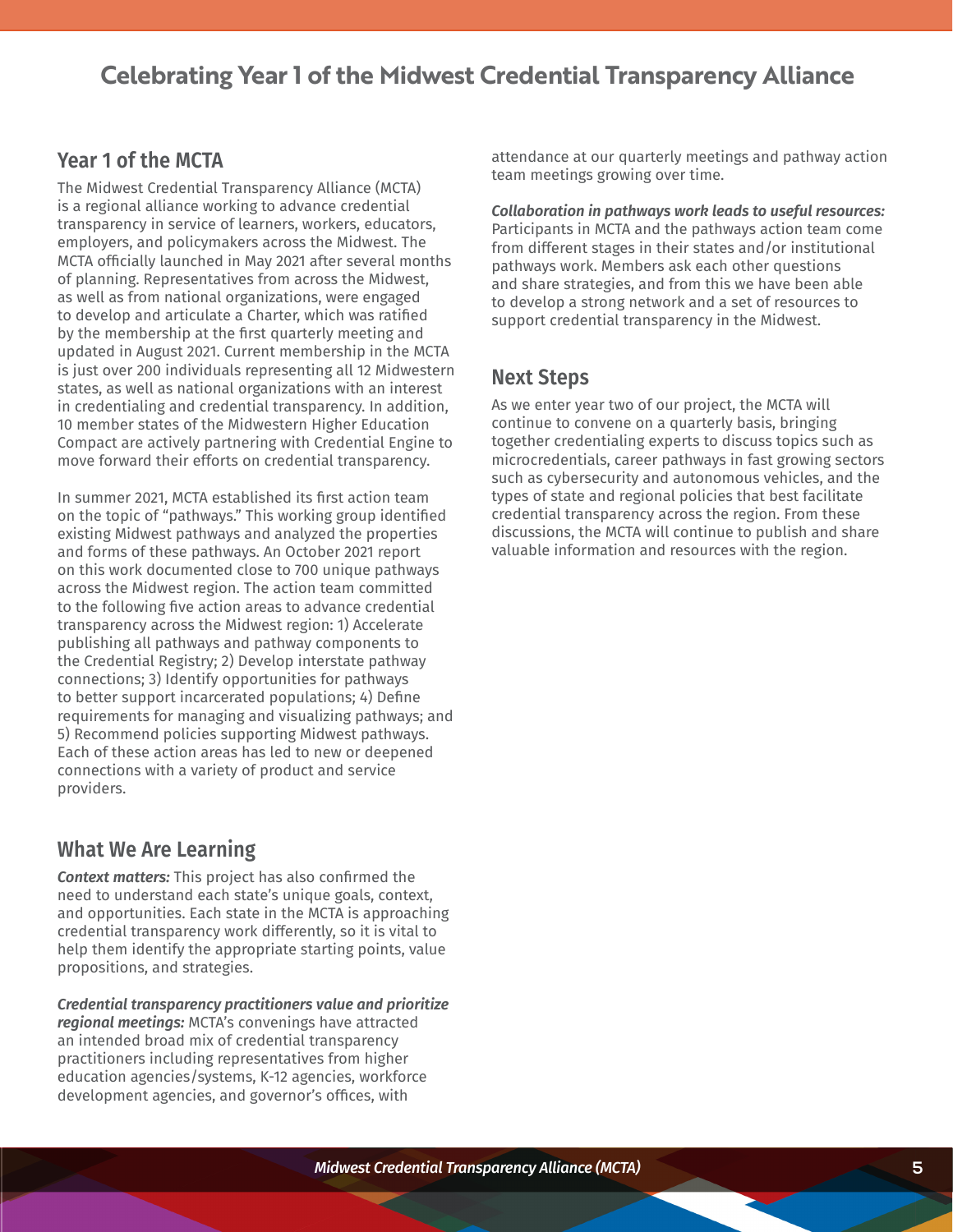# **MCTA Participants**

*\*Denotes Pathways Action Team*

#### **ILLINOIS**

Mark Burgess, Illinois Department of Commerce and Economic Opportunity\* Joanne Ivory, William Rainey Harper College Michael Rose, Morton College Michelé Smith, William Rainey Harper College

Natasha Telger, Southern Illinois University\*

**INDIANA**

Dawn Clark, Indiana Commission for Higher Education\* Amy Coots, Vincennes University Jake Docking, Independent Colleges of Indiana Jessica Gray, Indiana Department of Workforce Development April Hay, Indiana State University

Beth Meguschar, Indiana Department of Workforce Development\*

Marilyn Pitzulo, Indiana Department of Workforce Development\*

Ken Sauer, Indiana Commission for Higher Education\* Jillian Scholten, Indiana Commission for Higher Education\* Patti Shields, Ivy Tech Community College of Indiana-

Valparaiso Campus\*

Pam Warner, Indiana Department of Workforce Development\*

#### **IOWA**

Rachel Boon, Iowa Board of Regents Todd Brown, Iowa College Aid Jathan Chicoine, State of Iowa Kelly Friesleben, Iowa Department of Education\* Olivia Madison, Iowa State University Michelle McNertney, Iowa Workforce Development Paula Nissen, Iowa Department of Education\*

#### **KANSAS**

Charmine Chambers, Kansas Board of Regents Cynthia Farrier, Kansas Board of Regents\* Marti Leisinger, Kansas Board of Regents\* Nathan Snyder, Kansas Board of Regents\*

#### **MICHIGAN**

Chad Arney, Michigan Technological University Carol Bale, Western Michigan University Lori Crose, Oakland University David Eisler, Ferris State University\* Ahmad Ezzeddine, Wayne State University\* Darwin Glassford, Kuyper College Jennifer Hegenauer, Ferris State University Theresa Jacques, Michigan Technological University Brandy Johnson, Michigan Community College Association Simone Jonaitis, Grand Valley State University\* Michael Kelly, Wayne State University\* Brian Knetl, Grand Rapids Community College Tapia Miah, Michigan Department of Labor and Economic Opportunity\*

Erica Orians, Michigan Community College Association\*

#### **MICHIGAN (CONTINUED)**

Melissa Peraino, Grand Valley State University Bill Pink, Grand Rapids Community College Melissa Schultz, Schoolcraft College\* Jeni Spaulding, Michigan Department of Labor and Economic Opportunity\* Deedee Stakley, Ferris State University\* Vern Westendorf, Michigan Department of Labor and Economic Opportunity Matt Zeig, Oakland University\*

#### **MINNESOTA**

Connie Bernardy, Minnesota House of Representatives Alison Groebner, Minnesota Private College Council Sara Leiste, Metropolitan State University John Meyer, Martin Luther College Kathleen Misukanis, Rasmussen University-Bloomington\* Jess Niebuhr, Minnesota State Colleges and Universities\* Christen Pentek, Minnesota Department of Employment and Economic Development\* Mary Rothchild, Minnesota State Colleges and Universities

Laura Sankovich, Capella University\* Gina Sobania, Minnesota State

#### **MISSOURI**

Alicia Erickson, Missouri Department of Higher Education & Workforce Development\*

Jacob Fling, Truman State University

Kevin Minch, Truman State University\*

Sarah Salmons, Missouri Department of Higher Education & Workforce Development\*

Jaron Vail, Missouri Department of Higher Education & Workforce Development\*

#### **NEBRASKA**

Mike Baumgartner, Nebraska Coordinating Commission for Postsecondary Education\*

John Cavanaugh, Nebraska Legislature

Steven Duke, University of Nebraska System

Kathleen Fimple, Nebraska Coordinating Commission for Postsecondary Education

Deborah Frison, Nebraska Coordinating Commission for Postsecondary Education

Jodi Kupper, Nebraska State College System April Paschall, University of Nebraska at Omaha

#### **NORTH DAKOTA**

Kyle Davison, North Dakota Legislature

Davonne Eldredge, North Dakota Department of Public Instruction

Tracy Korsmo, North Dakota Information Technology\* Mike Paolini, North Dakota State College of Science Rebecca Ringham, Minot State University\* Steve Snow, North Dakota Department of Public Instruction Alicia Uhde, Bismarck State College\*

Sara Vollmer, Bismarck State College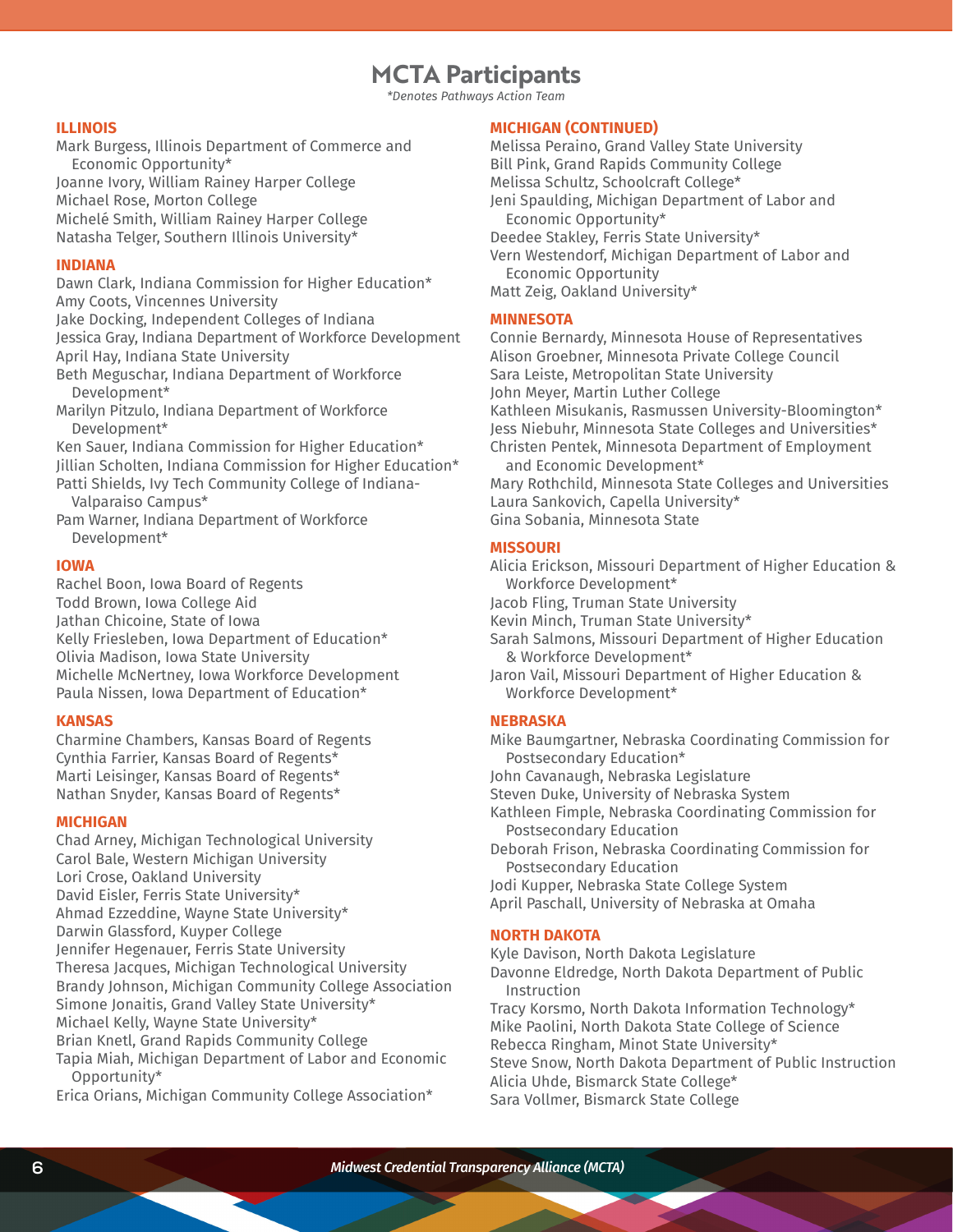# **MCTA Participants (continued)**

*\*Denotes Pathways Action Team*

#### **OHIO**

Cheryl Brilmyer, Ohio State University Gary Cates, Ohio Department of Higher Education\* Paula Compton, Ohio Department of Higher Education\* Mike Duffey, Ohio Department of Higher Education Michael Evans, Ohio Association of Community Colleges Robert Griffiths, Ohio State University Tara Hudson, Kent State University\* Heather Jenkins, Franklin University Stephanie McCann, Ohio Department of Higher Education\* Ted McKown, Kent State University\* Cheri Rice, Ohio Department of Higher Education\* Janet Staderman, University of Cincinnati\* Thomas Sudkamp, Ohio Department of Higher Education\* Nikki Wearly, Ohio Department of Higher Education\* Mitch Wilson, Ohio Department of Higher Education

#### **SOUTH DAKOTA**

Mike Butts, Lake Area Technical College\* Terri Cordrey, Lake Area Technical College\* Scott DesLauriers, South Dakota Board of Technical Education\* Carol Grode-Hanks, Mitchell Technical Institute\* Eric Schultz, Lake Area Technical College Marli Wiese, South Dakota House of Representatives

#### **WISCONSIN**

Andrea Deau, University of Wisconsin-Madison Connie Hutchison, State of Wisconsin Higher Educational Aids Board

Phyllis King, Vice Provost, University of Wisconsin-Milwaukee

Laura Kite, University of Wisconsin Extended Campus Nichole LaGrow, University of Wisconsin-Green Bay\* Sean Nelson, University of Wisconsin System Administration

Ben Passmore, University of Wisconsin System Administration

Laura Pedrick, University of Wisconsin-Milwaukee\* Kathleen Radionoff, Madison Area Technical College Chrystal Seeley-Schreck, Wisconsin Technical College

System Karin Smith, Wisconsin Department of Public Instruction

#### **NATIONAL & REGIONAL**

Nori Barajas, InStride Sarah Cacicio, Digital Promise Drew Ceccato, The Markle Foundation\* Karis Chang, Riiid Labs Tara Conrad, National Student Clearinghouse Sarah Cunningham, American Council on Education Joanne Duklas, Duklas Cornerstone Consulting Inc. Matthew Fieldman, MAGNET John Frank, Vantage Point Joshua Gage, Vantage Point Matt Gee, Brighthive Melissa Goldberg, Corporation for a Skilled Workforce

#### **NATIONAL & REGIONAL (CONTINUED)**

Larry Good, Corporation for a Skilled Workforce Josie Goytisolo, CODeLLA Amanda Graor, Mid-America Regional Council Tom Green, AACRAO\* Nick Hathaway, ELocker\* Naghmeh Heil, Macmillan Laura Heller, Midwest Urban Strategies Kathleen Houlihan, Dream2Career, LLC\* Kelly Hoyland, IMS Global Learning Consortium Colin Hutchison, National Student Clearinghouse\* Sally Johnstone, NCHEMS Jason Kaasovic, Hydra FPV Automation Kathryn Kerensky, Western Interstate Commission for Higher Education Sarah Kiley, Parchment Becky Klein-Collins, CAEL Radhika Krishnadas, LSU Online and Continuing Education Natasha Labos, The Myers-Briggs Company Patrick Lane, Western Interstate Commission for Higher Education Jessica Langley, National Healthcareer Association Emily Lawless, Technology Policy Analyst, US DOT/Volpe Center Carolynn Lee, Ascendium Education Group Sarah Leibrandt, Western Interstate Commission for Higher Education\* Mark Leuba, IMS Global Learning Consortium Kimberly Linson, RANDA Solutions Terence Ma, PlaceNets Consulting Joshua Marks, Public Consulting Group (PCG)\* Gwen Marsh, XAP Corporation (Partner of ND Dept of CTE) Kevin Martin, Parchment Rick Mathieu, PSI Services Michael McKenzie, Vantage Point Gloria McMahon, R & A Solutions, Inc. Sarah Miller, Federal Reserve Bank of Atlanta Linda Molnar, NSF Amy Morys, CAEL Greg Nadeau, Public Consulting Group Samantha Norris, Leepfrog Technologies\* Kent Phillippe, American Association of Community Colleges (AACC)\* Don Phillips, XAP Corporation (partner of ND Department of CTE) Martin Reed, RANDA Solutions\* DJ Roth, Mastery Transcript Consortium Lisa Schut, Networks Northwest Teresa Sears, CompTIA Karen Solomon, Higher Learning Commission\* Dan Tesfay, Ewing Marion Kauffman Foundation\* Michelle Van Noy, Rutgers - Robert Wood Johnson Medical **School**